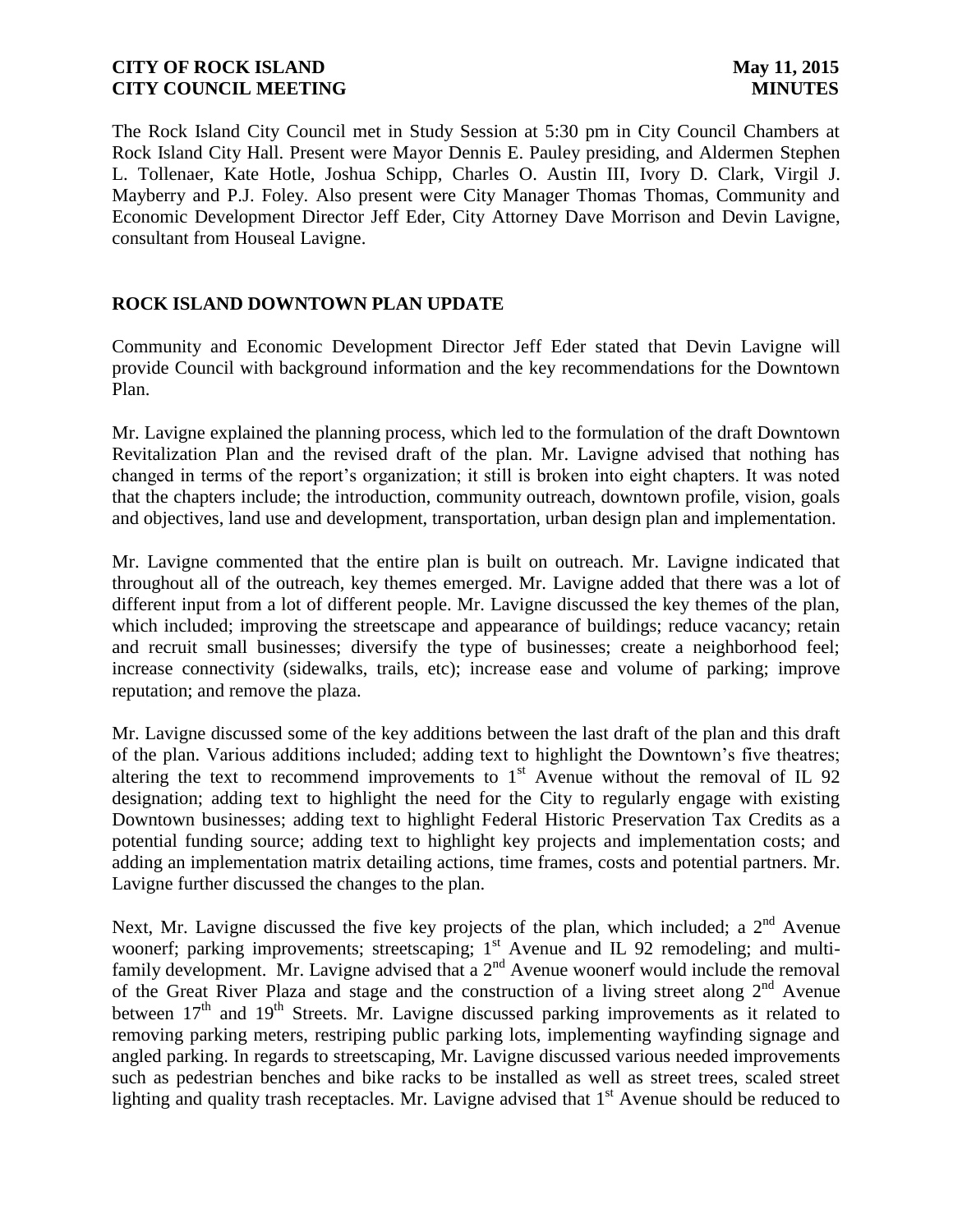a two-way street with angled parking on both sides of the road. Mr. Lavigne further discussed 1<sup>st</sup> Avenue and IL 92 remodeling. Mr. Lavigne stated that in regards to multi-family development, adding more residents and rooftops within the Downtown will help to establish more people and more activity. Mr. Lavigne further discussed this project. Mr. Lavigne also discussed cost as it related to each key project.

Council discussed parking as it related to improvements. Council also discussed short term goals to focus on as it related to the five key projects. Council, Mr. Eder and Mr. Lavigne further discussed the revised draft of the Downtown Revitalization Plan. After discussion, it was a consensus among Council for Mr. Eder to put the plan on the Agenda next week for Council consideration.

### **ADJOURNMENT**

A motion made by Alderman Foley and seconded by Alderman Hotle to adjourn the meeting carried by the following Aye and No vote. Those voting Aye being; Alderman Tollenaer, Alderman Hotle, Alderman Schipp, Alderman Austin, Alderman Clark, Alderman Mayberry and Alderman Foley; those voting No, none. The meeting was adjourned at 6:18 pm.

Aleisha L. Patchin, City Clerk

 $\frac{1}{2}$  ,  $\frac{1}{2}$  ,  $\frac{1}{2}$  ,  $\frac{1}{2}$  ,  $\frac{1}{2}$  ,  $\frac{1}{2}$  ,  $\frac{1}{2}$  ,  $\frac{1}{2}$  ,  $\frac{1}{2}$  ,  $\frac{1}{2}$  ,  $\frac{1}{2}$  ,  $\frac{1}{2}$  ,  $\frac{1}{2}$  ,  $\frac{1}{2}$  ,  $\frac{1}{2}$  ,  $\frac{1}{2}$  ,  $\frac{1}{2}$  ,  $\frac{1}{2}$  ,  $\frac{1$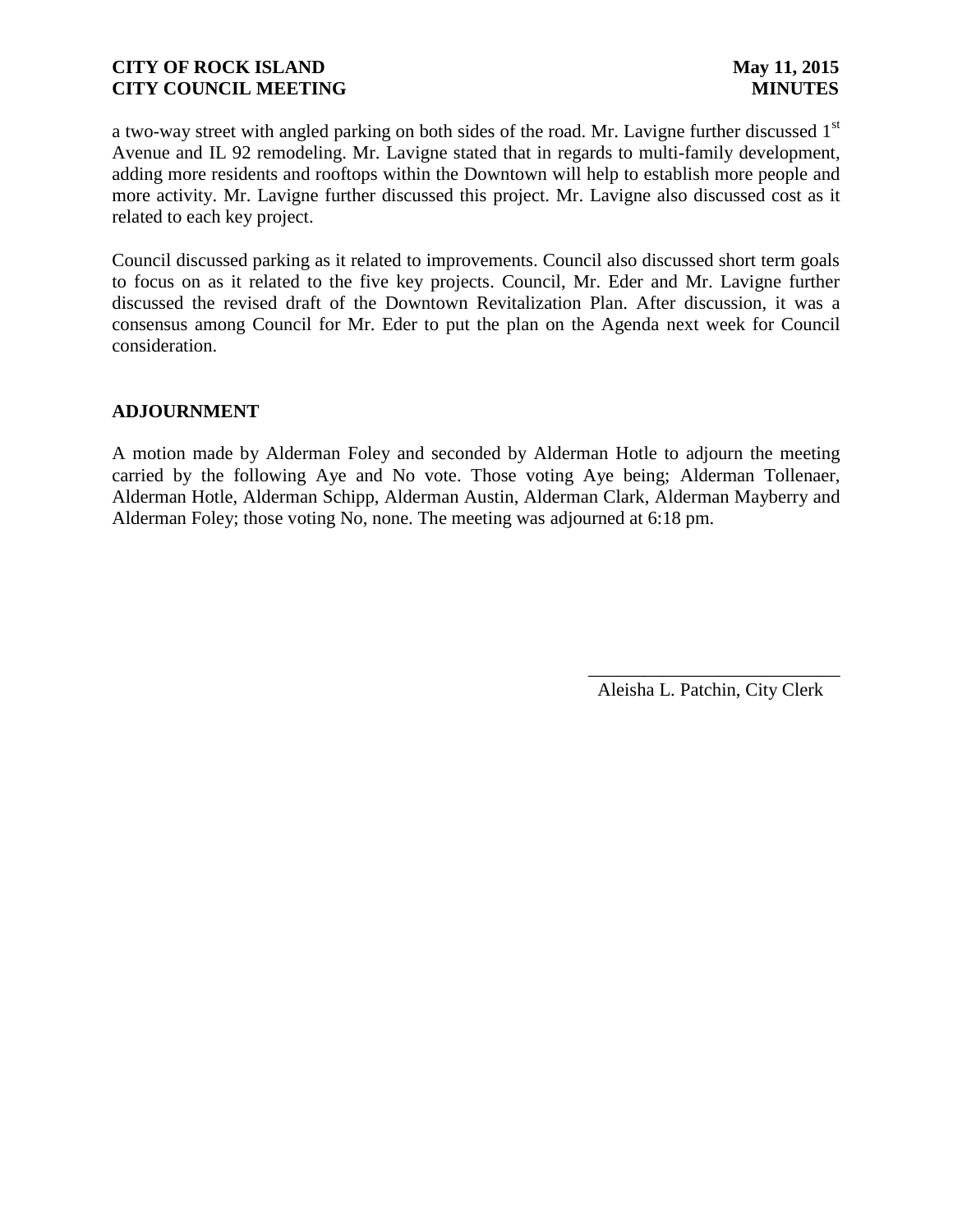Rock Island City Council met in regular session at 6:45 pm in Council Chambers of Rock Island City Hall. Present were Mayor Dennis E. Pauley presiding, and Aldermen Stephen L. Tollenaer, Kate Hotle, Joshua Schipp, Charles O. Austin III, Ivory D. Clark, Virgil J. Mayberry and P.J. Foley. Also present were City Manager Thomas Thomas and City Attorney Dave Morrison.

#### Introductory Proceedings

Mayor Pauley called the meeting to order and led in the Pledge of Allegiance. Alderman Foley gave the Invocation.

#### Agenda Item #5 **Minutes of the meeting of May 4, 2015.**

A motion was made by Alderman Hotle and seconded by Alderman Foley to approve the Minutes of the meeting of May 4, 2015 as printed. The motion carried by the following Aye and No vote; those voting Aye being; Alderman Tollenaer, Alderman Hotle, Alderman Schipp, Alderman Austin, Alderman Clark, Alderman Mayberry and Alderman Foley; those voting No, none.

Agenda Item #6

# **Presentation of the Rock Island Historic Preservation Awards.**

Ms. Linda Anderson of 1718 21<sup>st</sup> Street and representing the Rock Island Preservation Society stated that May is Historic Preservation Month. Ms. Anderson stated that this year, the Preservation Society is presenting five Historic Preservation Awards, two certificates of recognition and two special awards.

Ms. Anderson inquired upon Mayor Pauley to join her at the podium for the award ceremony. Ms. Anderson and the Mayor then presented the two certificates of recognition. The first certificate was presented to Pat and Verne Stevenson for restoration of a small back porch, including appropriate lattice skirting beneath the porch at  $1712 \ 21<sup>st</sup>$  Street. The second certificate was presented to Jeanette Jones for opening up a front porch, which had been awkwardly enclosed for decades.

Steven and Cynthia Pressly, owners of Wheelan Pressly Funeral Home received special recognition for the building at 520 18<sup>th</sup> Street. Ms. Anderson stated that although they built a new facility in 2006 at  $3030$  7<sup>th</sup> Avenue, they continued excellent maintenance on their 18<sup>th</sup> Street building for many years.

Karpeles Manuscript Museum (John Snow) received special recognition for interior restoration of the sanctuary of the former First Church of Christ Scientist at 700 22nd Street.

Alexandra Elias was presented with the Historic Preservation Award for complete restoration and renovation, inside and out, of a bungalow that was in danger of demolition at 848  $21<sup>st</sup>$  Street. Ms. Elias' family accepted the award.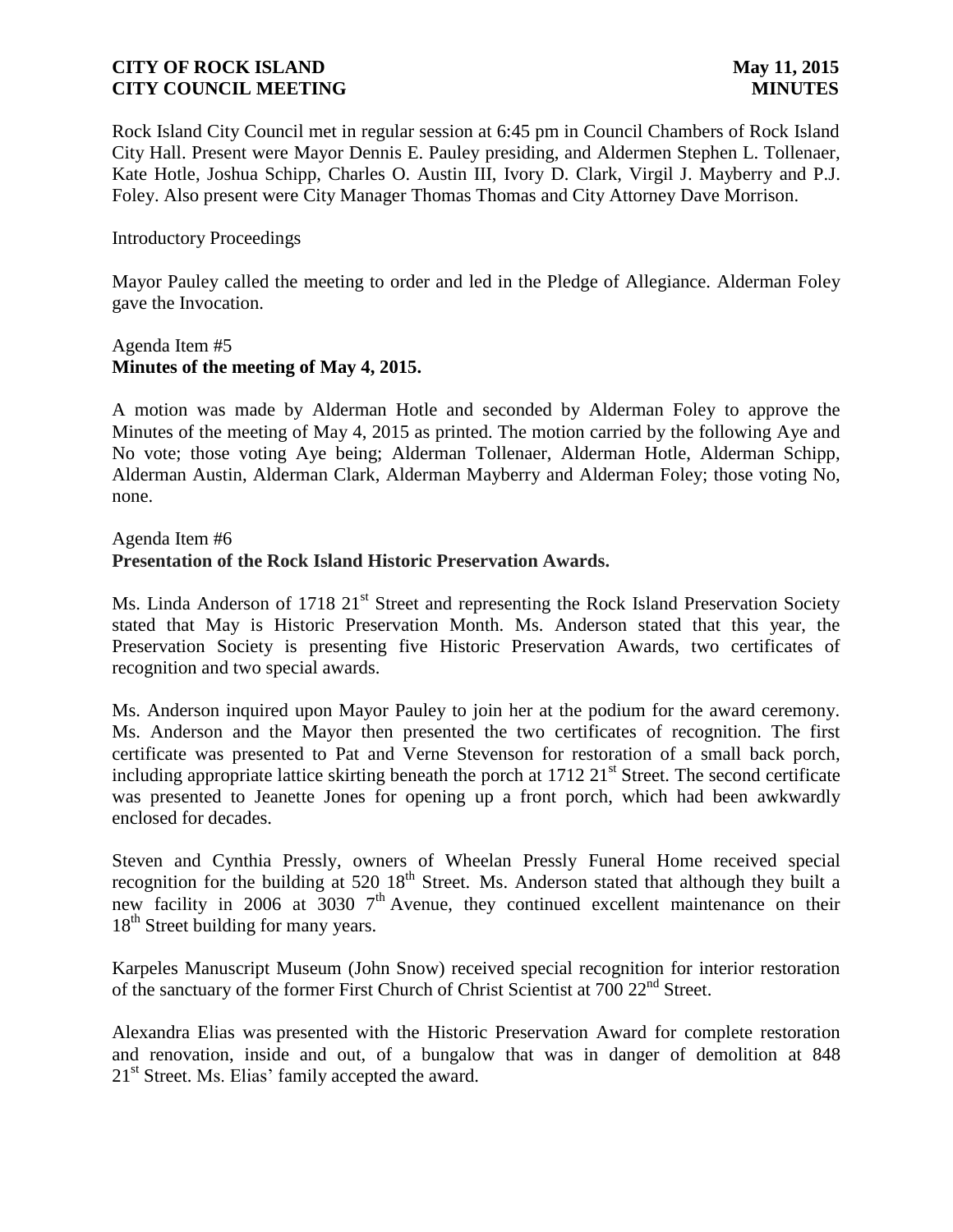Jessica and Michael Matherly were presented with the Historic Preservation Award for the unveiling and exterior restoration at 807  $21<sup>st</sup>$  Street.

Audrey Brown was presented with the Historic Preservation Award for the unveiling and exterior restoration, including ornate window frames at 724 19<sup>th</sup> Street.

Julie and Paul Hansen were presented with the Historic Preservation Award for construction of a garage that reflects the architecture of the historic home at  $2223 \cdot 17<sup>th</sup>$  Street.

David and Barbara Parker were presented with the Historic Preservation Award for restoration of copper built-in gutters and roof and for restoration of the roof balustrade at 702 20<sup>th</sup> Street.

Note: Mayor Pauley changed the order of the Agenda to read the proclamation for Preservation Month.

# Agenda Item #8 **Proclamation declaring May, 2015 as Preservation Month.**

Mayor Pauley read the proclamation. Linda Anderson on behalf of the Preservation Commission accepted the proclamation and thanked the Mayor and Council for the proclamation.

### Agenda Item #7

# **Presentation of the Financial Management Report for March 2015.**

Finance Director Cynthia Parchert discussed the layout of the Financial Management Report. Ms. Parchert advised that the reports are provided to Council every quarter. Ms. Parchert commented that as of March 31, 2015, the City is three months through the year out of a 12 month year. Ms. Parchert commented that the target percentage is 25%. Ms. Parchert made reference to the first page of the report, which includes a summary of all the financial information including budgeted revenue and actual, budgeted expenditures and actual, revenue over or under expenditures and the cash that is available. Ms. Parchert explained that this is broken out into Governmental Funds, Proprietary Funds, Fiduciary Funds and Component Units. Ms. Parchert commented that the difference is that these types of funds coordinate with what the audit looks like. Ms. Parchert further discussed this item.

Ms. Parchert stated that most of the revenues are off a little bit and they are not at the 25% target because property taxes do not kick-in until next month. Ms. Parchert made reference to other pages of the report that included a detailed analysis of some of the State and local tax revenues. Ms. Parchert further discussed this item. Ms. Parchert also discussed estimates, investments and rates of return. Ms. Parchert pointed out that the last three pages of the report include a list of all capital and major project expenditures.

Ms. Parchert and Council further discussed the Financial Management Report for March 2015.

# Agenda Item #9 **Proclamation declaring May 17 through May 23, 2015 as National Public Works Week.**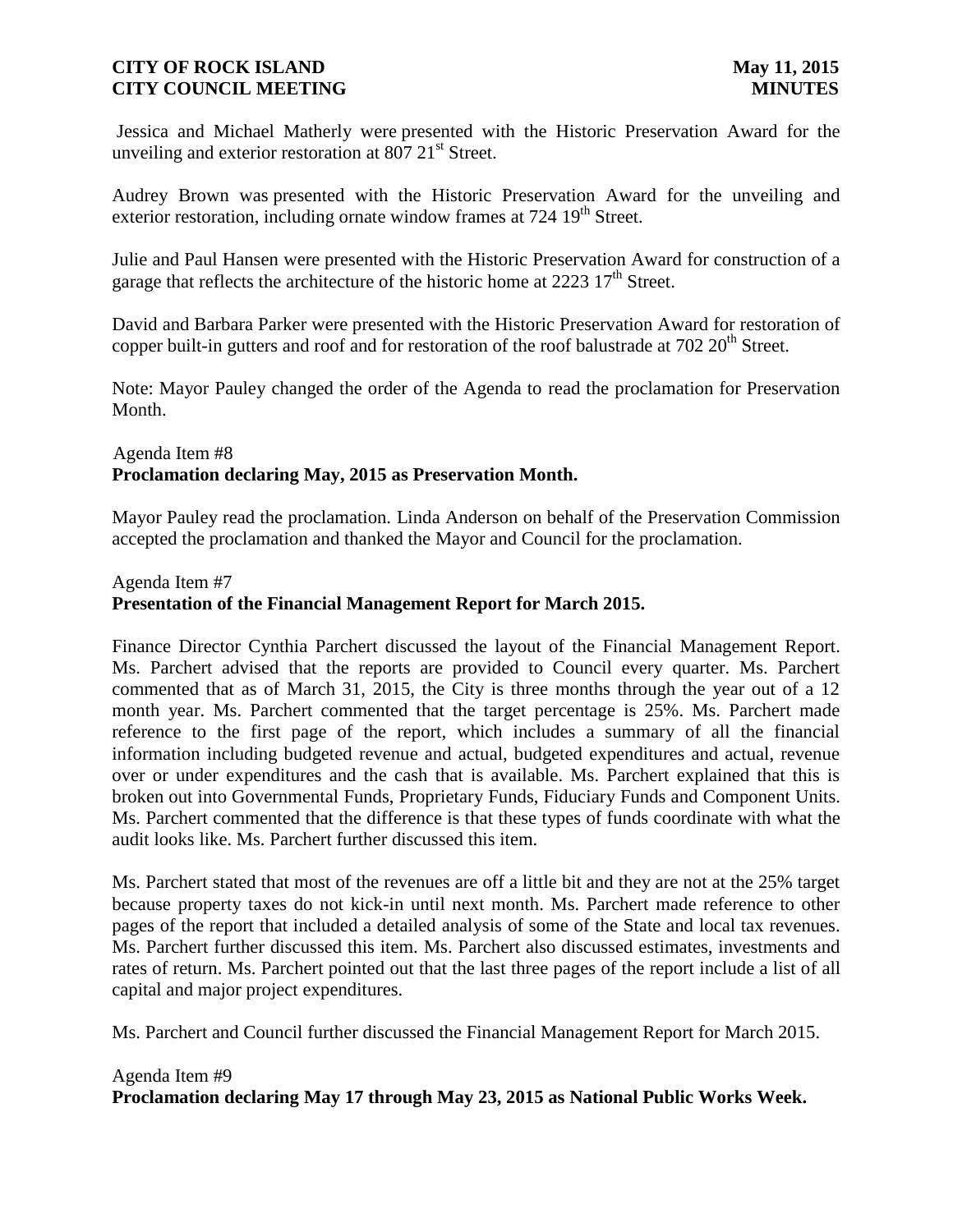Mayor Pauley read the proclamation. Public Works Director Randy Tweet on behalf of the Public Works men and women thanked the Mayor and Council for the proclamation.

# Agenda Item #10 **CLAIMS**

It was moved by Alderman Austin and seconded by Alderman Clark to accept the following reports and authorize payments as recommended.

Discussion followed. Alderman Mayberry inquired as to whether Item #10a, the Human Resources report regarding payment in the amount of \$7,145.25 to Dave Morrison for legal services rendered for the month of April was a regular monthly bill that the City receives from the City Attorney.

City Attorney Morrison stated that it is a regular monthly bill; it varies from month to month. City Attorney Morrison added that this is an hourly portion of the contract. Alderman Mayberry stated that he was told that the City is in negotiations with the union and that the City has hired an outside attorney to do this work. City Attorney Morrison stated yes.

Alderman Mayberry inquired as to why City Attorney Morrison can't do the work. City Attorney Morrison advised that it was a contract that was negotiated between the City and Mr. Pappas' office. City Manager Thomas stated that the City did bid that out and the firms that had the expertise in doing union negotiations bid on it and Mr. Pappas had the best bid on it.

After discussion, the motion carried by the following Aye and No vote; those voting Aye being; Alderman Tollenaer, Alderman Hotle, Alderman Schipp, Alderman Austin, Alderman Clark, Alderman Mayberry and Alderman Foley; those voting No, none.

a. Report from the Human Resources Department regarding payment in the amount of \$7,145.25 to Dave Morrison for legal services rendered for the month of April.

b. Report from the Public Works Department regarding payment #17 in the amount of \$1,492,784.02 to Gilbane Building Company for construction services provided for the Rock Island Police Station project.

c. Report from the Public Works Department regarding payment in the amount of \$10,710.10 to Seneca Companies for the emergency cleaning of sludge from a drying bed overflow at the Mill Street Sewer Treatment Plant.

d. Report from the Public Works Department regarding payment #1 in the amount of \$198,688.53 to General Asphalt Company for services provided for the Shadybrook Phase I Resurfacing project.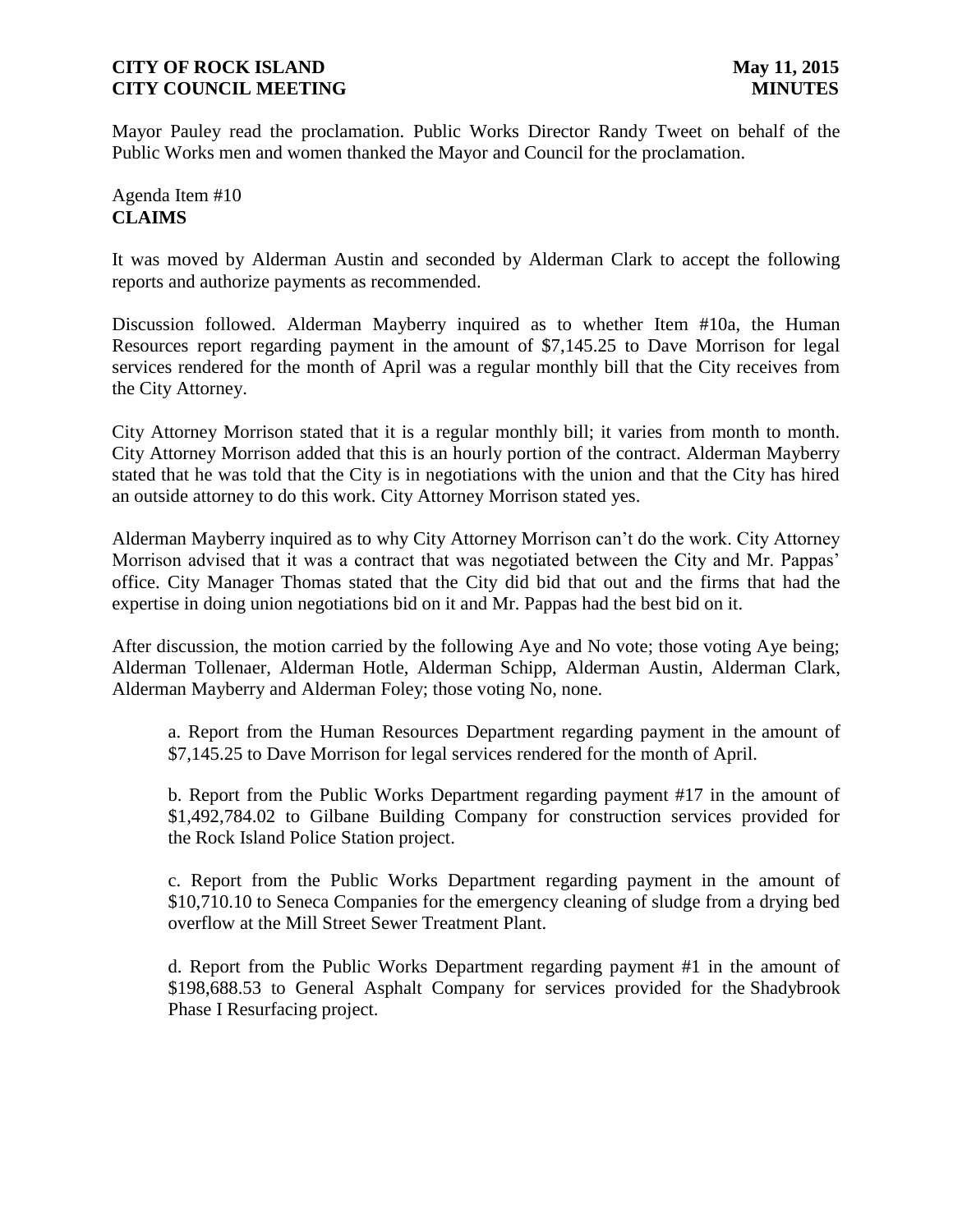# Agenda Item #11 **Claims for the week of May 1 through May 7 in the amount of \$510,151.56.**

Alderman Tollenaer moved and Alderman Foley seconded to allow the claims. The motion carried by the following Aye and No vote; those voting Aye being; Alderman Tollenaer, Alderman Hotle, Alderman Schipp, Alderman Austin, Alderman Clark, Alderman Mayberry and Alderman Foley; those voting No, none.

#### Agenda Item #12

# **Report from the Public Works Department regarding the State Contract purchase of two 2015 long wheelbased Ford Transit Vans from Landmark Ford Inc. in the amount of \$46,508.00.**

It was moved by Alderman Austin and seconded by Alderman Schipp to approve the purchase as recommended. The motion carried by the following Aye and No vote; those voting Aye being; Alderman Tollenaer, Alderman Hotle, Alderman Schipp, Alderman Austin, Alderman Clark, Alderman Mayberry and Alderman Foley; those voting No, none.

#### Agenda Item #13

### **Report from the Board of Local Improvements regarding a Special Assessment Ordinance for improvements to 26th Street, North of 13th Avenue.**

Alderman Tollenaer motioned to consolidate Item #13, a special assessment ordinance for improvements to  $26<sup>th</sup>$  Street, North of  $13<sup>th</sup>$  Avenue; Item #14, a special assessment ordinance for improvements to 22 <sup>1</sup>/<sub>2</sub> Avenue, East of 29<sup>th</sup> Street; Item #15, a special assessment ordinance for improvements to  $22^{t}$ . A created,  $25^{t}$  Street to  $30^{th}$  Street; and Item #16, a special assessment ordinance for improvements to Shadybrook Phase II,  $9<sup>th</sup>$  Street West,  $10<sup>th</sup>$  Street West and  $80<sup>th</sup>$ Avenue West of the May 11, 2015 City Council Meeting Agenda. For the special assessments involving total reconstruction, the maximum amount assessable to each parcel may not exceed \$1,500.00. For the special assessments involving resurfacing, the maximum amount assessable to each parcel may not exceed \$1,000.00. For special assessments involving brick reconstruction, the maximum amount assessable to each parcel may not exceed \$2,500.00 and to suspend the rules and pass the ordinances. Alderman Austin seconded.

#### Agenda Item #14

**Report from the Board of Local Improvements regarding a Special Assessment Ordinance for improvements to 22 ½ Avenue, East of 29th Street.**

Agenda Item #15

**Report from the Board of Local Improvements regarding a Special Assessment Ordinance for improvements to 20th Avenue from 27th Street to 30th Street.**

#### Agenda Item #16

**Report from the Board of Local Improvements regarding a Special Assessment Ordinance for improvements to Shadybrook Phase II: 9th Street West, 10th Street West and 80th Avenue West.**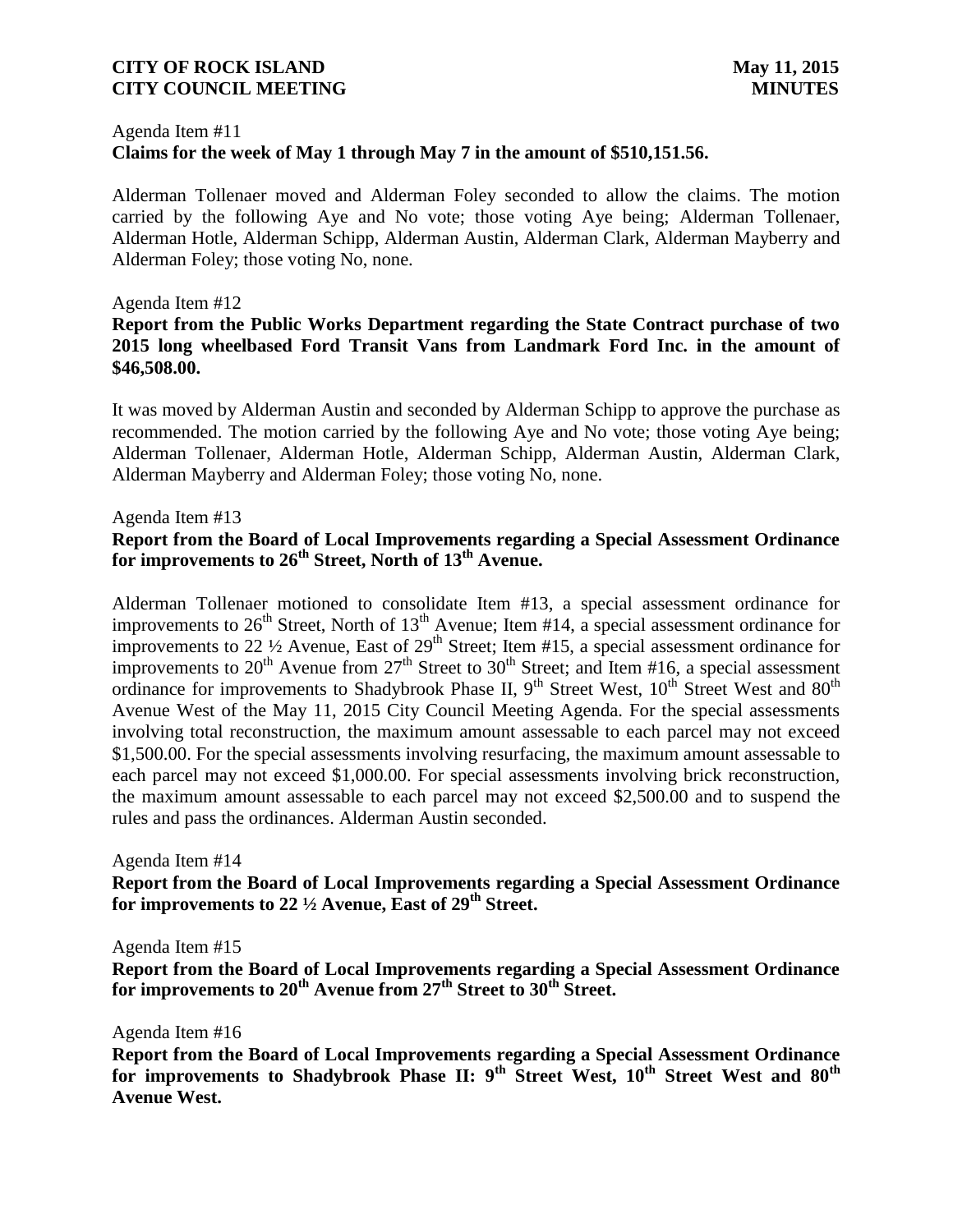Discussion followed. Alderman Schipp inquired as to what percentage of the projects are affected by brick reconstruction. Alderman Tollenaer stated that they have an itemized list of historical streets, and when it comes up through the Five Year Capital Improvement Plan, they are eligible for the brick reconstruction, which is considerably more expensive. Council further discussed this item.

Alderman Austin advised that he would support this motion. Alderman Austin added that it is certain that there will be other projects that come before Council that would fall into this special assessment ordinance. Alderman Austin stated that the entire process needs to be examined. Alderman Austin added that this will apply to these four projects at this point in time.

Alderman Hotle advised that the one brick reconstruction project will be a cap of \$2,500.00 or less. Alderman Hotle added that for the projects that are complete reconstruction, it will be capped at \$1,500.00 and the resurfacing projects will be capped at \$1,000.00. Alderman Hotle further explained the motion for items 13, 14, 15, and 16.

Alderman Mayberry advised that the majority of people here tonight are from the  $2<sup>nd</sup>$  Ward. Alderman Mayberry added that he would like to hear what the audience has to say before he decides how to vote. Alderman Foley agreed with Alderman Mayberry.

# Comments for  $26<sup>th</sup>$  Street, North of  $13<sup>th</sup>$  Avenue.

Dave Arnold of 1201 26<sup>th</sup> Street stepped forward. Mr. Arnold stated that he owns 20 properties, eight of which are in Rock Island. Mr. Arnold stated that he received a request for \$3,300.00 for the  $26<sup>th</sup>$  Street repair and he only has a 20 ft. frontage. Mr. Arnold voiced concerns opposing the street assessment.

# Comments for 22  $\frac{1}{2}$  Avenue, East of 29<sup>th</sup> Street.

John Phillips of 2910 22 ½ Avenue stepped forward. Mr. Phillips stated that he and his wife own the property at 2910 22 ½ Avenue. Mr. Phillips commented that it is clear that the street is in bad shape. Mr. Phillips added that he is delighted that this street is in the plan. Mr. Phillips stated that he thinks that the special assessment is reasonable and there is no problem with that, but he and his wife were surprised with the disparity where some parcels were at \$7,000.00. Mr. Phillips stated that Council's action tonight will address that concern.

Duncan Kramer of 2916 22 ½ Avenue stepped forward. Mr. Kramer thanked Council. Mr. Kramer stated that what Council has done here is very fair.

Judy Tumbleson of 2906 22 ½ Avenue stepped forward. Ms. Tumbleson discussed brick streets. Ms. Tumbleson noted that brick streets hold up better than other streets.

John Benson of 2911 22 ½ Avenue stepped forward. Mr. Benson stated that he is grateful for Council's action for introducing the cap and to keep the brick as an option.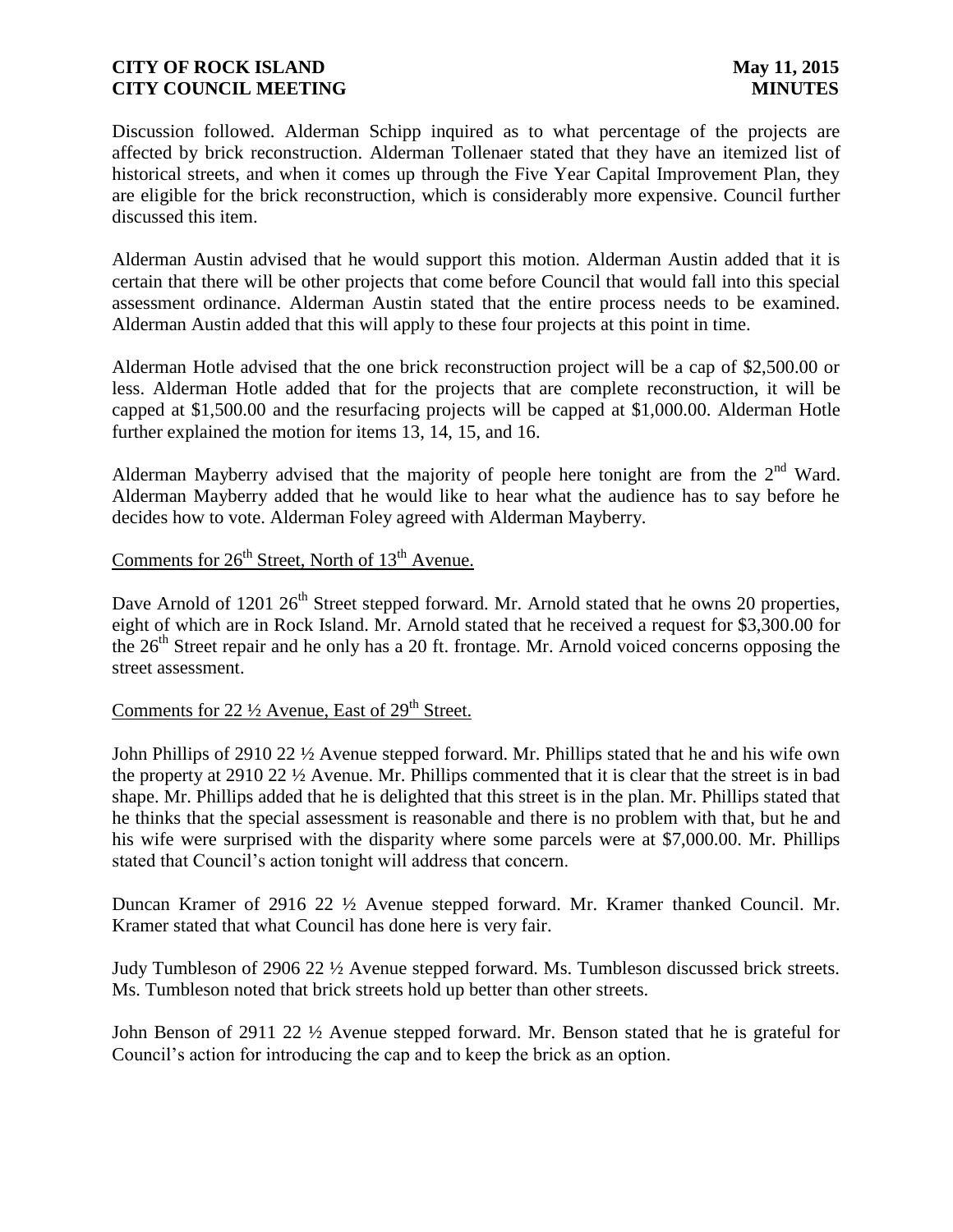Comments for  $20^{th}$  Avenue from  $27^{th}$  Street to  $30^{th}$  Street.

No resident commented on  $20^{th}$  Avenue from  $27^{th}$  Street to  $30^{th}$  Street.

Alderman Austin inquired as to whether the motion tonight would impact Hy-Vee or is it residential assessments only. Alderman Tollenaer stated that it is residential assessments.

# Comments for Shadybrook Phase II: 9<sup>th</sup> Street West, 10<sup>th</sup> Street West and 80<sup>th</sup> Avenue West.

Kurt Frank of 8209 9<sup>th</sup> Street West stepped forward. Mr. Frank stated that his assessment was \$4,200.00 and he was not happy. Mr. Frank added that his assessment was based on the square footage of his lot and he has a big lot. Mr. Frank discussed issues regarding the special assessment. Mr. Frank commented that he was glad to hear that there is a proposed limit on the assessment.

Linda Baker of 8216  $10<sup>th</sup>$  Street West stepped forward. Ms. Baker stated that she appreciated everyone that listened to their concerns. Ms. Baker noted that her assessment was over \$5,000.00 and if Council could cap that assessment at \$1,000.00 then she would be fine with it; this is a reasonable solution.

Stephanie Peck of 1010 83rd Avenue West stepped forward. Ms. Peck inquired as to whether improvements would be done to  $83<sup>rd</sup>$  Avenue West because it didn't show up in any of the paperwork. Ms. Peck added that she was told that it would be resurfaced. Public Works Director Randy Tweet stated that  $83<sup>rd</sup>$  Avenue is being done but not  $82<sup>nd</sup>$  Avenue. Ms. Peck inquired as to whether the sidewalks would also be redone. Mr. Tweet stated yes.

Joey Patterson of 7905 9<sup>th</sup> Street West stepped forward. Mr. Patterson discussed issues regarding improvements to Shadybrook. Mr. Patterson also discussed the morality of street assessments. Council discussed this issue.

Alderman Mayberry stated that these are four different line items. Alderman Mayberry believed that the special assessments should be voted on separately instead of all together. Council further discussed this item.

Alderman Mayberry and Public Works Director Randy Tweet discussed streets as it related to the durability and advantages of asphalt streets compared to concrete streets.

Jenis Sandemore of 7929 9<sup>th</sup> Street West stepped forward. Mr. Sandemore voiced concerns in regards to the special assessment system. Mr. Sandemore also discussed bonds to cover the cost of the special assessments.

Mayor Pauley stated that \$7 million dollars will be covered in the cost to fix streets this year; the problem is that it is hard to keep up. The Mayor added that the City doesn't get the sales tax we need to do the streets. Mayor Pauley further discussed this issue.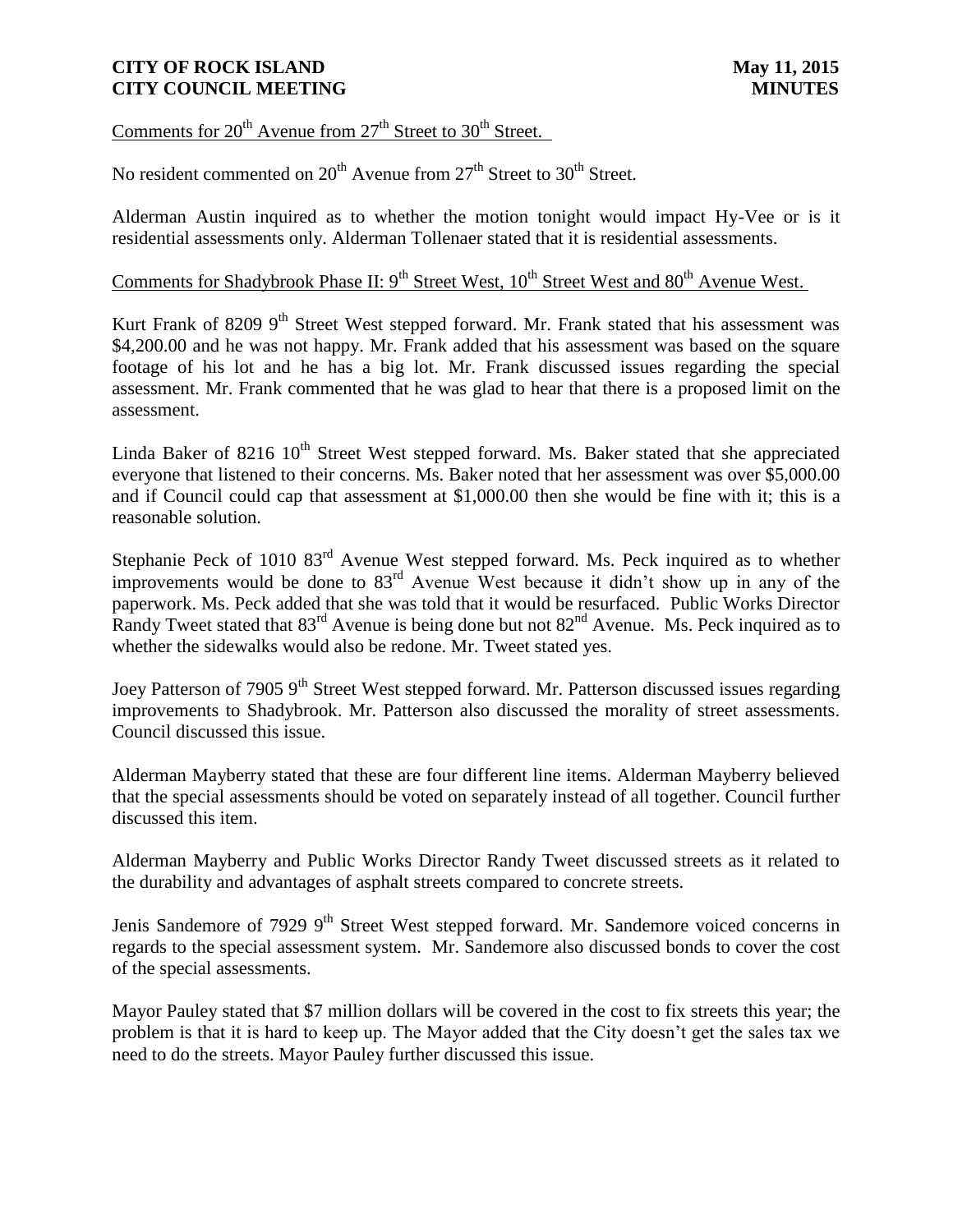Cindy Leonard of 8104  $10<sup>th</sup>$  Street West stepped forward. Ms. Leonard voiced concerns in regards to the special assessment and water main breaks. Ms. Leonard showed pictures to Council of the water problems and the deteriorating street. Ms. Leonard stated that the assessments were unfair.

Public Works Director Randy Tweet stated that these water main breaks have been recent. Mr. Tweet stated that when the project was first proposed, there wasn't any water main breaks at that time. Council and Mr. Tweet further discussed this issue.

Sharon Kargl of 8205 10<sup>th</sup> Street West stepped forward. Ms. Kargl stated that the assessor that was used lived in Bettendorf. Ms. Kargl inquired as to whether there was anybody in Rock Island that could do it to keep the money that is paid in Rock Island.

Public Works Director Randy Tweet advised that there was no one in Rock Island that stepped up to be an assessor. Mr. Tweet and Council further discussed this issue.

Gerald Epperson of 8119  $10<sup>th</sup>$  Street West stepped forward. Mr. Epperson voiced concerns in regards to the special assessment.

Dave Weber of 8213 9<sup>th</sup> Street West stepped forward. Mr. Weber stated that there is no clear way of how they came up with the special assessment number based only on the square footage. Mr. Weber inquired as to how the calculations were done.

Public Works Director Randy Tweet and Council discussed the process for getting an assessor. Mr. Tweet noted that request for proposals were completed and it was advertised in the paper. Mr. Tweet added that they also follow the State statute.

Mr. Weber stated that the street does need repair, but it shouldn't be assessed for the amount that Council is proposing.

Mary Anna Hayes of 8120 8<sup>th</sup> Street West stepped forward. Ms. Hayes stated that her improvements haven't started yet, but the street signs are down and the lawns are not fixed. Ms. Hayes inquired as to when the street improvement would be done. Public Works Director Randy Tweet stated that it should start in the last part of this month, but it is weather dependent.

Bill Weber of 7906 8<sup>th</sup> Street West stepped forward. Mr. Weber agreed that asphalt is the answer on his street. Mr. Weber stated that something has to be done about the springs and drainage on Dave Weber's street or it is a total waste of money. Mr. Weber further discussed this issue.

Courtney Ahlers of 1005 83rd Avenue West stepped forward. Ms. Ahlers inquired as to whether 83<sup>rd</sup> Avenue West is part of the project. Ms. Ahlers added that the street is in need of repair.

Public Works Director Randy Tweet advised that Ms. Ahlers would not have received an assessment letter if her street wasn't on the list. Mr. Tweet added that it didn't get added in the title. Mr. Tweet advised that the only thing that is not on Phase II is  $82<sup>nd</sup>$  Avenue because it is in nearly perfect condition.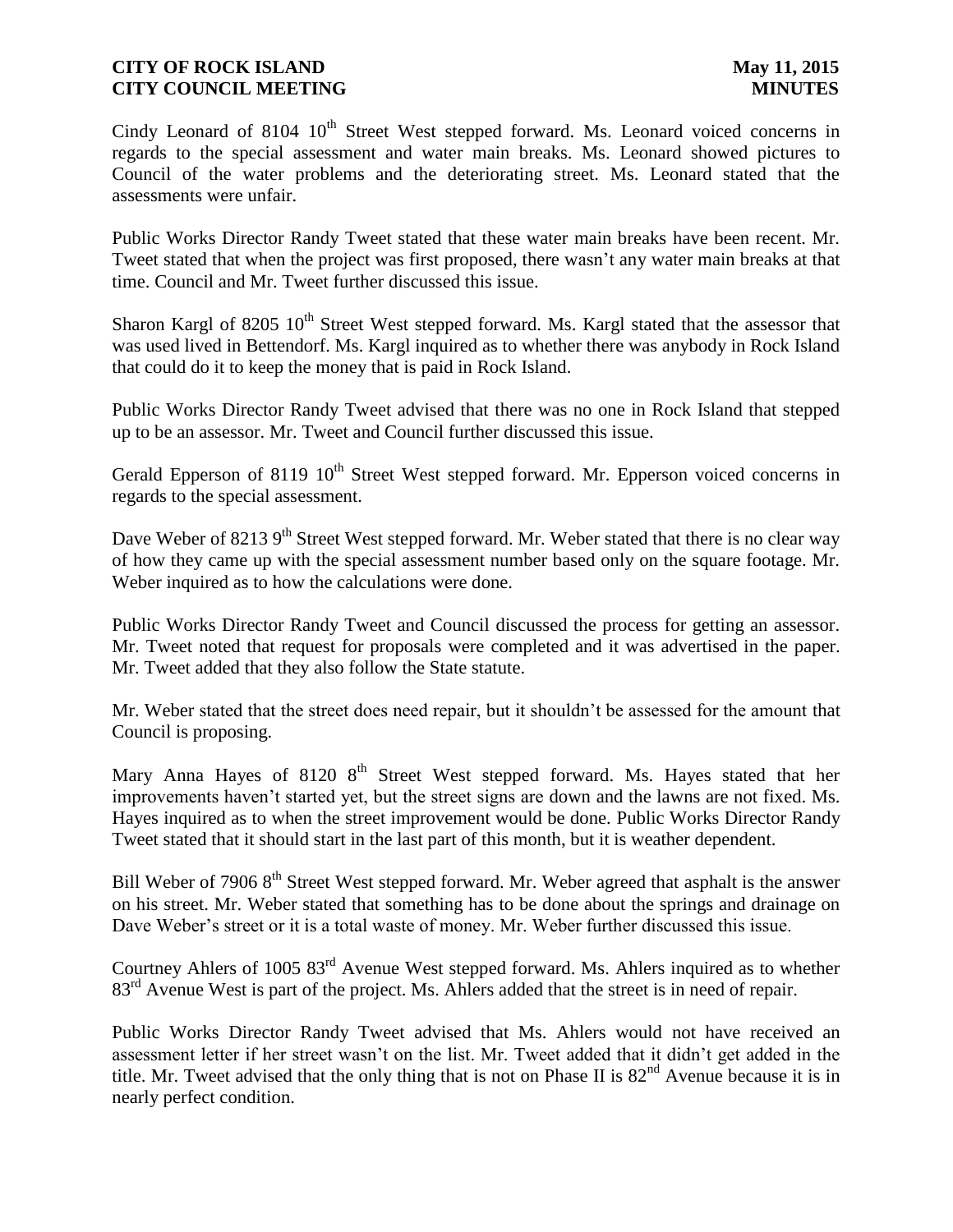Dave Wilson of 1001 83<sup>rd</sup> Avenue West stepped forward. Mr. Wilson asked about the proposed cap concerning corner lots. Mayor Pauley stated that if you have a piece of property, it would be \$1,000.00 per parcel. Mr. Wilson stated that he was opposed to how the special assessment was conducted.

Alderman Austin inquired upon City Attorney Morrison to verify that the motion as recorded for the  $20<sup>th</sup>$  Avenue project only applies to the residential property owner and not the business property. City Attorney Morrison advised that he believed that was the intent of the motion.

Alderman Hotle inquired to Alderman Mayberry as to whether he wanted to take the Shadybrook item out. Alderman Mayberry stated yes. Alderman Mayberry added that what he has heard from the audience tonight is that the people in Shadybrook are not happy.

At this time, Alderman Austin rescinded his second. Mayor Pauley asked if there was anyone that wanted to second the motion. No second came forward and the motion was dropped.

Note: Items 13, 14, 15 and 16 were voted on individually.

Alderman Tollenaer then moved for Item #13, a special assessment ordinance for improvements to  $26<sup>th</sup>$  Street, North of  $13<sup>th</sup>$  Avenue that the special assessments involving total reconstruction, the maximum amount assessable to each parcel may not exceed \$1,500.00; for special assessments involving resurfacing, the maximum amount assessable to each parcel may not exceed \$1,000.00; for projects with brick reconstruction, the assessments shall not be over \$2,500.00 and suspend the rules and pass the ordinance. Alderman Austin seconded. The motion carried by the following Aye and No vote; those voting Aye being; Alderman Tollenaer, Alderman Hotle, Alderman Schipp, Alderman Austin, Alderman Clark, Alderman Mayberry and Alderman Foley; those voting No, none.

Alderman Tollenaer moved for Item #14, a special assessment ordinance for improvements to 22  $\frac{1}{2}$  Avenue, East of 29<sup>th</sup> Street that the special assessments involving brick reconstruction will have a maximum assessment of \$2,500.00 and to suspend the rules and pass the ordinance. Alderman Foley seconded. The motion carried by the following Aye and No vote; those voting Aye being; Alderman Tollenaer, Alderman Hotle, Alderman Schipp, Alderman Austin, Alderman Clark, Alderman Mayberry and Alderman Foley; those voting No, none.

Alderman Tollenaer moved for Item #15, a special assessment ordinance for improvements to  $20<sup>th</sup>$  Avenue from  $27<sup>th</sup>$  Street to  $30<sup>th</sup>$  Street that special assessments involving total reconstruction, the maximum amount assessable to each parcel may not exceed \$1,500.00; for special assessments involving resurfacing, the maximum amount assessable to each parcel may not exceed \$1,000.00 on residential parcels and suspend the rules and pass the ordinance. Alderman Hotle seconded. The motion carried by the following Aye and No vote; those voting Aye being; Alderman Tollenaer, Alderman Hotle, Alderman Schipp, Alderman Austin, Alderman Clark, Alderman Mayberry and Alderman Foley; those voting No, none.

Alderman Tollenaer moved for Item #16, a special assessment ordinance for improvements to Shadybrook Phase II:  $9<sup>th</sup>$  Street West,  $10<sup>th</sup>$  Street West and  $80<sup>th</sup>$  Avenue West that special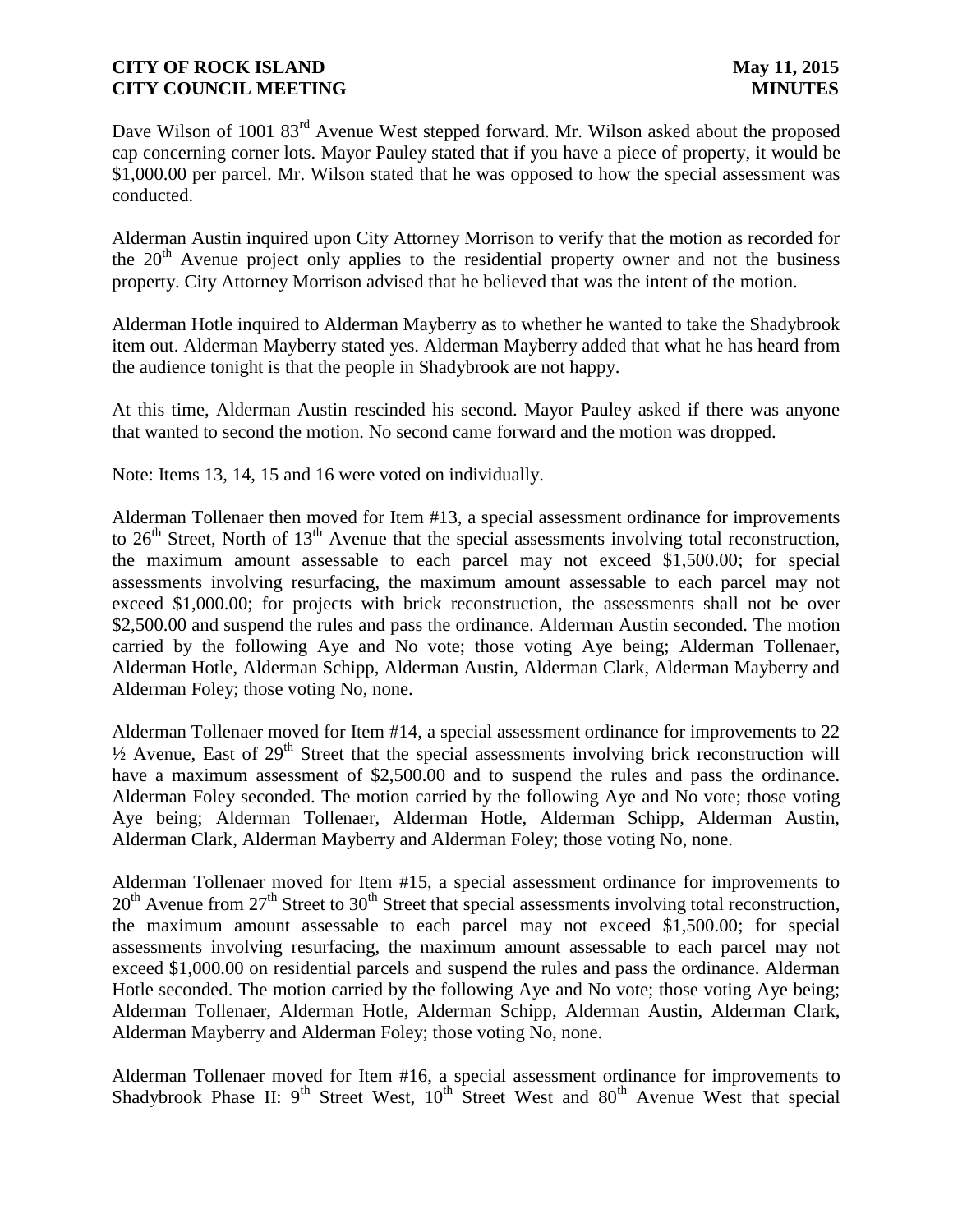assessments involving total reconstruction, the maximum amount assessable to each parcel may not exceed \$1,500.00; for special assessments involving resurfacing, the maximum amount assessable to each residential parcel may not exceed \$1,000.00 and suspend the rules and pass the ordinance. Alderman Foley seconded.

Alderman Hotle inquired to Alderman Mayberry as to whether there were other questions or comments or if he felt that the item needed to be tabled until more questions were answered.

Alderman Mayberry stated no, the majority rules and we should get on with it.

After discussion, the motion carried by the following Aye and No vote; those voting Aye being; Alderman Tollenaer, Alderman Hotle, Alderman Schipp, Alderman Austin, Alderman Clark and Alderman Foley; those voting No, Alderman Mayberry.

#### Agenda Item #17

**Report from the Human Resources Department regarding the 2015/2016 Self Insurance Program, recommending approval of the self-insurance package and payment in the amount of \$364,580.00 to Arthur J. Gallagher for insurance renewals.** 

Alderman Foley moved and Alderman Hotle seconded to approve the self-insurance package as recommended and authorize payment. The motion carried by the following Aye and No vote; those voting Aye being; Alderman Tollenaer, Alderman Hotle, Alderman Schipp, Alderman Austin, Alderman Clark, Alderman Mayberry and Alderman Foley; those voting No, none.

# Agenda Item #18 **Report from the Mayor regarding an appointment and reappointments to the Property Maintenance Board of Appeals**.

Mayor Pauley stated that Item #18 is being pulled from the Agenda. Mayor Pauley advised that under section 41 of the rules of order, if the Agenda is not adopted at the beginning of the meeting, all items do not have to be covered so the item can be pulled.

#### Agenda Item #19

**Report from the City Clerk regarding a request from Rooster's Sports Bar and Grill to have entertainment outside in their fenced in beer garden on Friday and Saturday nights from 5:00 pm to midnight beginning May 15 to October 31, 2015 and Sundays from 2:00 pm to 10:00 pm beginning May 17 to November 1, 2015 at 2130 3rd Avenue.**

It was moved by Alderman Hotle and seconded by Alderman Clark to approve the request as recommended, subject to complying with all liquor license regulations and subject to being closed down early if noise complaints are received. The motion carried by the following Aye and No vote; those voting Aye being; Alderman Tollenaer, Alderman Hotle, Alderman Schipp, Alderman Austin, Alderman Clark, Alderman Mayberry and Alderman Foley; those voting No, none.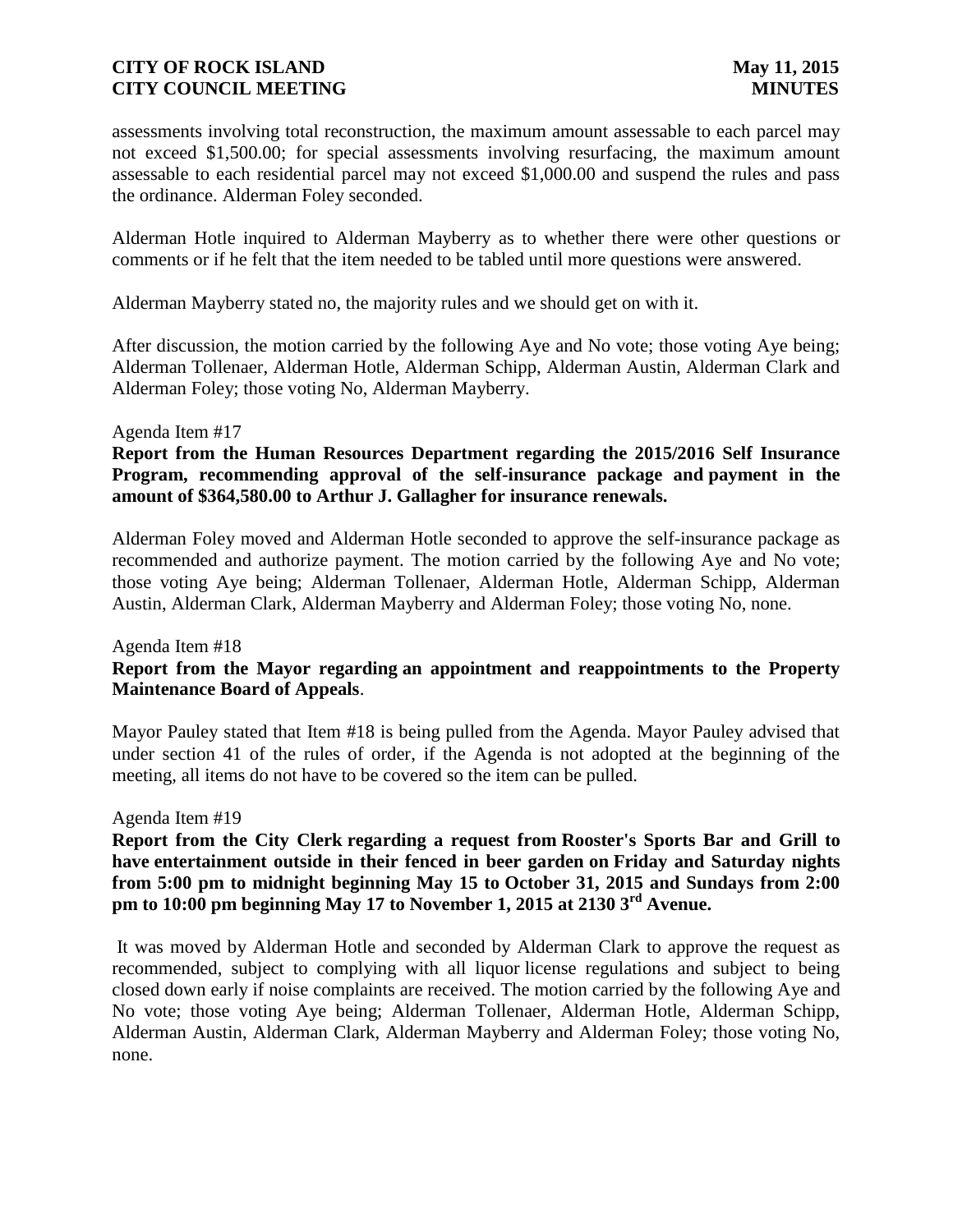Agenda Item #20

**Report from the City Clerk regarding a request from ComedySportz Quad Cities located at 220 19th Street for a street closing from 211 19th Street to the corner of 3rd Avenue and 19th Street for the 2015 ComedySportz World Championships block style party to be held on Tuesday, June 9, 2015 from 3:00 pm to 11:00 pm and a request to serve alcohol outside in the blocked off area.**

Alderman Hotle moved and Alderman Clark seconded to approve the requests as recommended, subject to complying with all liquor license regulations.

Comments followed. Alderman Hotle stated that this will be an awesome event; they will be bringing in comedy sports groups from all over the world to compete. Alderman Hotle encouraged everyone to come out and support this event.

After comments, the motion carried by the following Aye and No vote; those voting Aye being; Alderman Tollenaer, Alderman Hotle, Alderman Schipp, Alderman Austin, Alderman Clark, Alderman Mayberry and Alderman Foley; those voting No, none.

Agenda Item #21

**Report from the City Clerk regarding a request from the IL/IA Center for Independent Living for a street closing at 5th Avenue between 11th Street and 12th Street; along with a sound amplification permit for the ADA's 25th Anniversary Celebration to be held on Friday, July 24, 2015 from 9:00 am to 5:00 pm at 501 11th Street.**

It was moved by Alderman Clark and seconded by Alderman Foley to approve the requests as recommended. The motion carried by the following Aye and No vote; those voting Aye being; Alderman Tollenaer, Alderman Hotle, Alderman Schipp, Alderman Austin, Alderman Clark, Alderman Mayberry and Alderman Foley; those voting No, none.

Agenda Item #22 **Other Business.**

Mayor Pauley stated that most individuals that signed up to address Council discussed their concerns earlier during the meeting in regards to the special assessments. Mayor Pauley added that one person signed up to discuss grass and weeds but that individual already left.

# Agenda Item #23 **Executive Session on Personnel, Property Acquisition and Litigation.**

An Executive Session was not held.

Agenda Item #24 **Recess**

A motion was made by Alderman Hotle and seconded by Alderman Foley to recess to 5:30 pm, Monday, May 18, 2015. The motion carried by the following Aye and No vote; those voting Aye